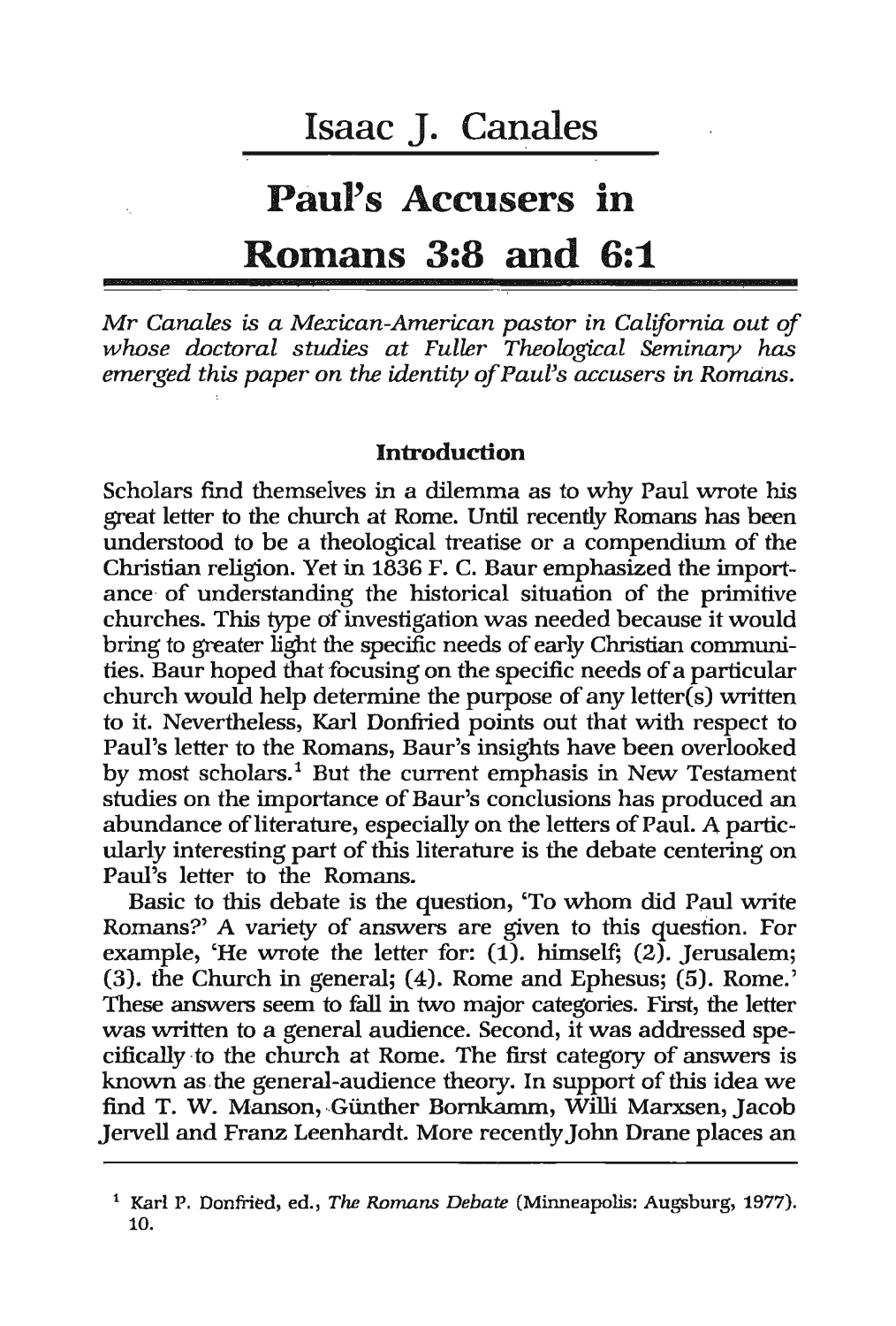emphasis on the idea that Paul's personal situation was the occasion for the letter's general address. The other category is called the specific-audience theory. Such scholars as Harry Gamble, Paul Minear, Ernst Käsemann, Karl Donfried, and W. S. Campbell are in agreement here. At present the majority of scholars accept the general theory, but the specific address theory is rapidly gaining  $eround.<sup>2</sup>$ 

This essay takes the position that the letter to the Romans was written to address a specific set of circumstances in the Roman church. Two instances where the apostle seems to be arguing in a specific way can be found in Rom. 3:8 and 6:1. What Paul is contradicting, respectively, is a Judaizing accusation (3:8) and a Gentile-antinomian misinterpretation (6:1) of his doctrine of grace: He was accused of saying that evil should be done that good may come (3:8), or that grace may abound (6:1). A recent article by W. S. Campbell suggests that Christian Gentile-antinomians are in focus in both 3:8 and  $6:1.^3$  My purpose is to show that the texts suggest we are dealing with two distinct groups. But before we move to a discussion of this question we will look at the background to Romans.

## **Background**

The letter was probably written from Corinth during the Winter of AD 58.4 Paul was at the crossroads of his career. His ministry to the East was over (Rom. 15:23). Now he was looking to the West. Free, and hoping to break new ground, he was ready to take the gospel to Spain (verse 24). But first he must visit Rome (verse 28).

<sup>&</sup>lt;sup>2</sup> T. W. Manson, 'St. Paul's Letter to the Romans-and Others', *Romans Debate* (from now on R-D), ed., Karl P. Donfiied, 1-16; Giinther Bornkamm, 'Paul's Last Will and Testament', R-D, 17-31; Willi Marxsen, *New Testament Introduction* (Philadelphia: Fortress, 1968); Jacob Jervell, 'The Letter to Jersusalem', R-D, 61-74; Franz Leenhardt, *Romans,* trnsl., H. Knight (London: Lutterworth, 1961), 14ff.; John Drane, 'Why did Paul write Romans?' Pauline Studies, eds., Donald Hagner and Murray Harris (Grand Rapids: Eerdmans, 1980), 208-277. The scholars above favour the generalaudience theory. The following scholars favour the specific-audience theory: Harry Gamble, *The Textual History of the* Letter to *the Romans* (Grand Rapids: Eerdmans, 1977), 8; Ernst Käseman, *Romans*, trnsl., Geoffrey Bromiley (Grand Rapids: Eerdmans, 1980), 401; Karl P. Donfried, 'False Presuppositions', R- $\dot{D}$ , 120-148; W. S. Campbell, 'Why did Paul write Romans?' *Expository\_Times,* 85 (1974),264-269.

<sup>&</sup>lt;sup>3</sup> W. S. Campbell, 'Romans 3 as the Structural Centre of the Letter', *Novum Testamentum,* 23 Uanuary, 1981), 31, n. 42.

<sup>4</sup>Ralpli P. Martin, *New Testament Foundations,* vol. 2 (Grand Rapids: Eerdmans, 1978), 190.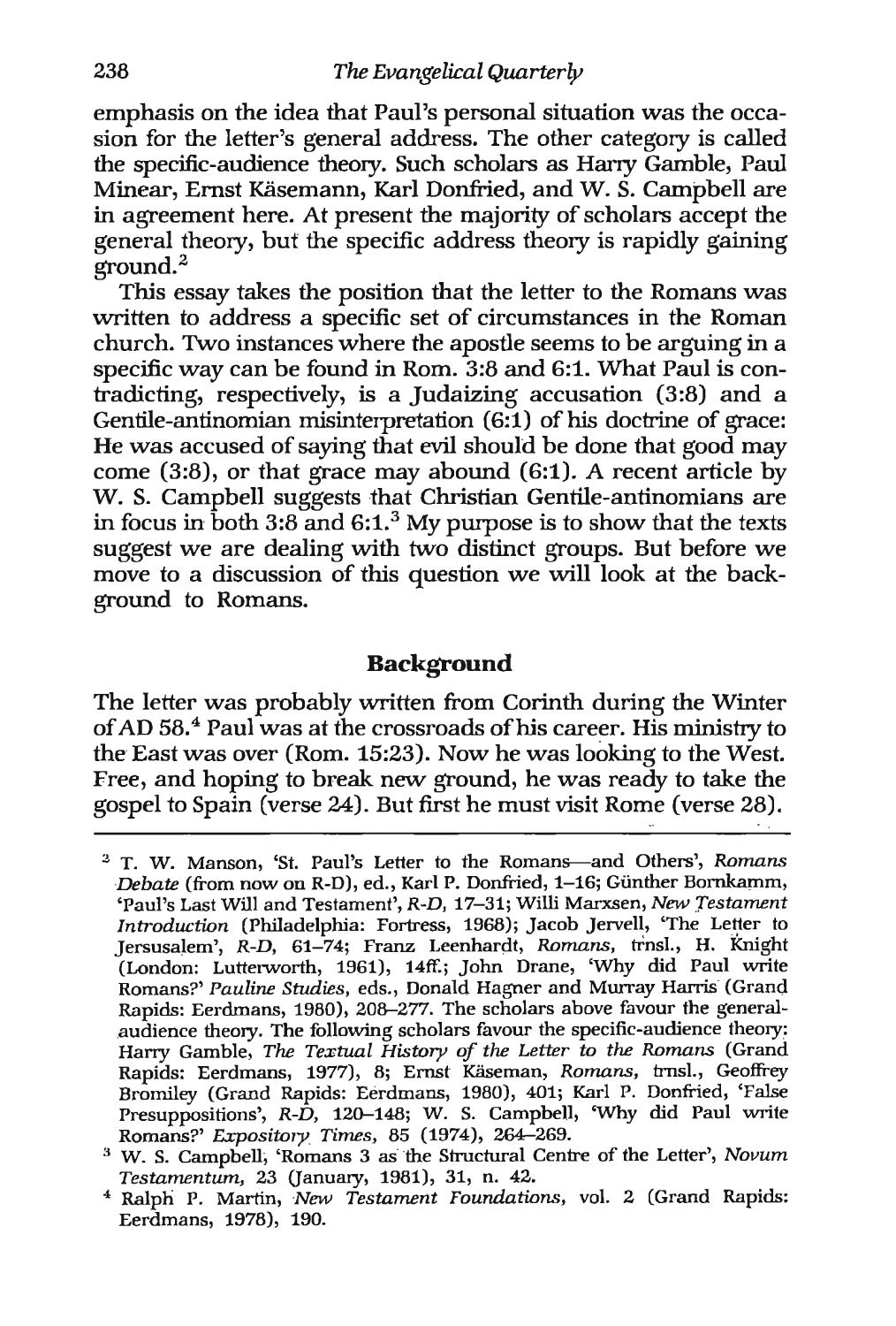He had never visited the church at Rome (Rom. 1:13). Yet he refers in the letter to their strong faith in the Lord  $(1:6-8; 15:14f)$ . This reference to their strong faith is consistent with Paul's addressing the Roman Christians as if they were truly united, even though they may have been separated into conflicting house-churches. 5

One urgent task remained before Paul could set his face toward Rome. He must see to it that the collection, gathered from the Gentile churches for the poor saints in Jerusalem, would be delivered safely. 6 Mentioned in Rom. 15:30f.; 1 Cor. 16:15; 2 Cor. 9:3f., the offering was a matter to which he devoted particular attention in the closing years of his ministry to the East.

From Corinth he needed to carry the collection to Jerusalem before going on to Rome, then Spain. Issues pertinent to all four locations helped shape the content of the letter. At Corinth, Paul was reminded of class prejudice which still abounded in the Church of Christ (1 Cor. 11:17-34). With Jerusalem surfaced the necessity of rooting the Church family on its Old Testament foundation (Rom. 9-11). Spain reminded Paul of the Great Commission  $(1:14-17)$ . The specific situation of the church at Rome provided a classic focal point for the convergence of issues that arose out of his missionary experience.

# Romans 3:8 and 6:1: One Party?

When speaking of a specific situation at Rome, caution needs to be taken in ascribing any amount of precision as to how many groups of 'weak' and 'strong' were at Rome. But there does appear to be conflict between at least two groups. These two groups come into focus in Rom. 3:8 and 6:1. In  $3:8$  we have to do with certain Judaizers who accuse Paul of saying 'Let us do evil that good may come.' In 6:1 we encounter the misinterpretation of Paul's doctrine in real life. These are Gentile-Christian antinomians who misunderstood Paul's doctrine of grace and called Paul the champion of their 'free' lifestyle. But W. S. Campbell says: 'According to 3:8 some people slanderously report that Paul preaches the doing of evil that good may ensue and grace abound. In 6:1f. Paul repudiates such suggestions with a strongly ethically oriented exposition

<sup>5</sup> Some scholars do not believe that there was a church at Rome when Paul wrote the letter. Hans-Werner Bartsch, for one, can only refer to the church at Rome as 'Roman Christianity'. He points to the absence of the term *ekklesia*  from the prescript and body of Romans. See, Hans~Werner Bartsch, 'The Concept of Faith in Paul's Letter to the Romans', *Biblical Research,* 13 (1968), 44.

<sup>&</sup>lt;sup>6</sup> Keith F. Nickle, *The Collection: A Study in Paul's Strategy* (Naperville: Allenson, 1966).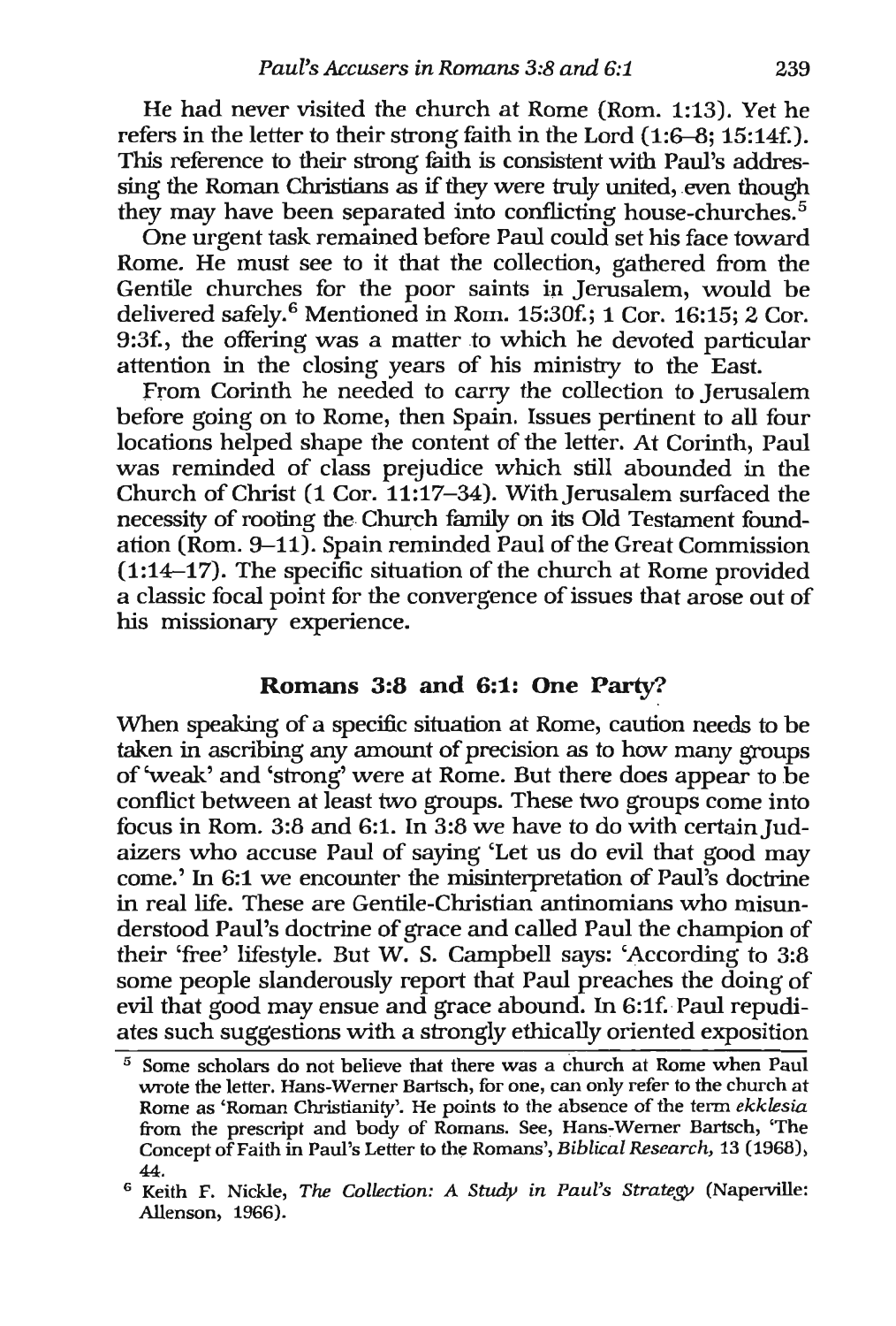of the Christian's union with Christ's death and resurrection in baptism $60$ ... It is significant that in 6:3f. Paul addresses directly the Roman Christians using the second person plural and in 6:11-13 he becomes even more precise in his use of the imperative. This is clear proof that the suggestion—that continuing in sin in order that grace may abound represents aJewish parody of Paul's gospel-is a mistaken opinion. Paul is addressing baptized Christians and exhorting and commanding them not to live in antinomian existence. This suggests that those who slanderously reported Paul in  $3:8$  may be Gentile Christians who mistakenly attributed their own antinomianism to Paul's gospel of grace $625$ .

Is Campbell correct in concluding that we are dealing with mistaken Gentile-Christian antinomians in Rom. 3:8? For an answer to this question we must look at a particular verb in 3:8. That verb is  $\beta\lambda\alpha\sigma\varphi\eta\mu\varphi\varphi\varphi$ . The verb  $\beta\lambda\alpha\sigma\varphi\eta\mu\epsilon\varphi$  means to injure the reputation of someone.<sup>8</sup>  $\beta\lambda\alpha\sigma\varphi\eta\mu o\varphi\mu\theta\alpha$  is better understood when we see how Paul uses the same term in another similar context, 1 Cor. 10:30: 'If we partake with thankfulness, *why am* I *denounced* because of that for which I give thanks?' (RSV is used throughout). Paul is being viciously denounced, or literally, 'I am evil spoken of',  $\beta\lambda\alpha\sigma\varphi\eta\mu\varphi\varphi\mu\alpha\iota$ . The only difference between the two verbs is their number. But the meaning is the same. In both places, Paul was being maliciously and intentionally defamed. Therefore, it is not likely that the term refers to Gentile-Christian antinomians. These Gentiles would not defame their own champion. Therefore, when Paul used βλασφημέω in Rom. 3:8, we would expect that the group in question was diametrically opposed to Paul and maliciously denounced him to the Roman church. The proper understanding of  $\beta\lambda\alpha\sigma\varphi\eta\mu\epsilon\omega$ , therefore, suggests that we cannot agree with Campbell that the group in focus in 3:8 was composed of Gentile-Christian antinomains.

# **Paul's Answer to the Judaizers**

Consequently we must disagree with Campbell on another and

<sup>7</sup> Campbell, 'Structural Centre', 36.Campbell cites W. Liitgert, 'Der Romerbrief als historisches Problem', BFChTh, 17 (2), (Gütersloh, 1913), 76-79. Lütgert, Campbell states, maintains that Paul is not protesting in self-defense against Jews or Jewish-Christians.

<sup>8</sup> Bauer, Arndt, and Gingrich, *A Greek-Engish Lexicon* (Chicago: Univ. Press, 1973), s.v. βλασφημέω; Liddell and Scott, Jones and McKenzie, *A Greek-English Lexicon* (Oxford: Clarendon, 1972), s.v. βλασφημέω.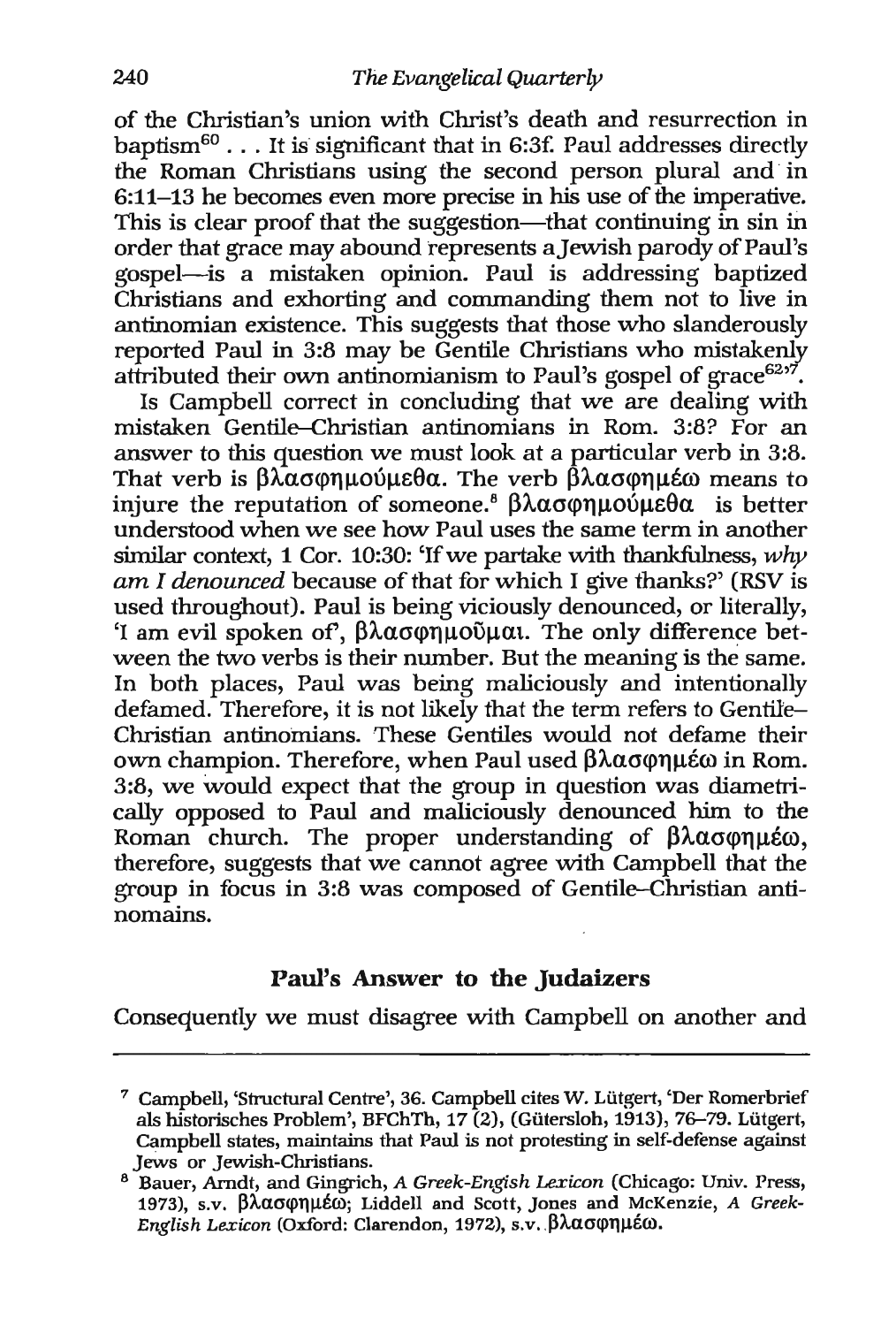related point,<sup>9</sup> that Paul does not answer the accusation of Rom. 3:8 until 6:1–11. Our suggestion is that the balance of 3, after 3:8, is an (l) answer to the Judaizers' accusation of Paul, but not the complete answer. The answer is not completed until 6:1-11 where Paul in a climactic way deals with both Judaizers and antinomians. In 3 Paul argues against the Judaizers' accusation that he says, 'Let us do evil that good may come.' He argues by comparing a possible consequence (this consequence will be discussed later) of this idea with his teaching on the righteousness of God.

Paul uses terms in his comparison that point to opponents and readers with a strong Old Testament background. He appeals to the Law and the Prophets (Rom. 3:10-20) in order to show that belief in the Lord Jesus Christ is the appropriate response to the Righteousness of God. Such terms appear as  $\hat{\alpha}\pi\hat{o\lambda}$  utproaces (verse 24), and  $\hat{i} \lambda \alpha \sigma \hat{i} \rho i \rho \hat{j}$  (verse 25). Terms like these are best understood in. the context of the sacrificial language of the Old Testament. The Law and the Prophets themselves direct one to Christ's propitiatory work at Calvary. Thus, for Paul, the Law is *very* much a part of God's saving act in history and as such the Law cannot be brushed aside. Unfortunately, those who accused Paul of advocating, 'Let us do evil . . .' had the antinomians of Rome (6:1) to point to as the outcome of (the distortion of) Paul's doctrine of grace.

We will now look at the accusation of Rom. 3:8 and see how it relates to its immediate context. Verse 8 is related inseparably to verses5 and 7: (1). verse 5; 'But if our *wickedness serves* to *show the Justice of God .* . .' (2). verse 7; 'But if *through my falsehood God's truthfulness abounds* to *His glory* .. .' (3). verse 8; *'And why not do evil good may come?'* In three ways Paul illustrates the accusation against him. Verse 5 is an ethical illustration using the general-abstract categories of wickedness vs (God's) Justice. In verse 7 the ethical illustration of the accusation is. reduced to the specific-personal level: now it is personal falsehood vs the truthfulness of God. Verse 8 shows the accusation reduced still further to a practical level and to one axiom. That axiom is common to all 3 verses as shown by the underscored portions: 'Evil is necessary for good'. And since good is contingent on evil, 'Why not do evil that good may come?'

Paul immediately draws out the consequence of this parody of his doctrine. That consequence is: 'God has no basis on which to judge evil.' There is, therefore, no place for the Law, since the Law

<sup>9</sup> Campbell, 'Structural Centre', 36.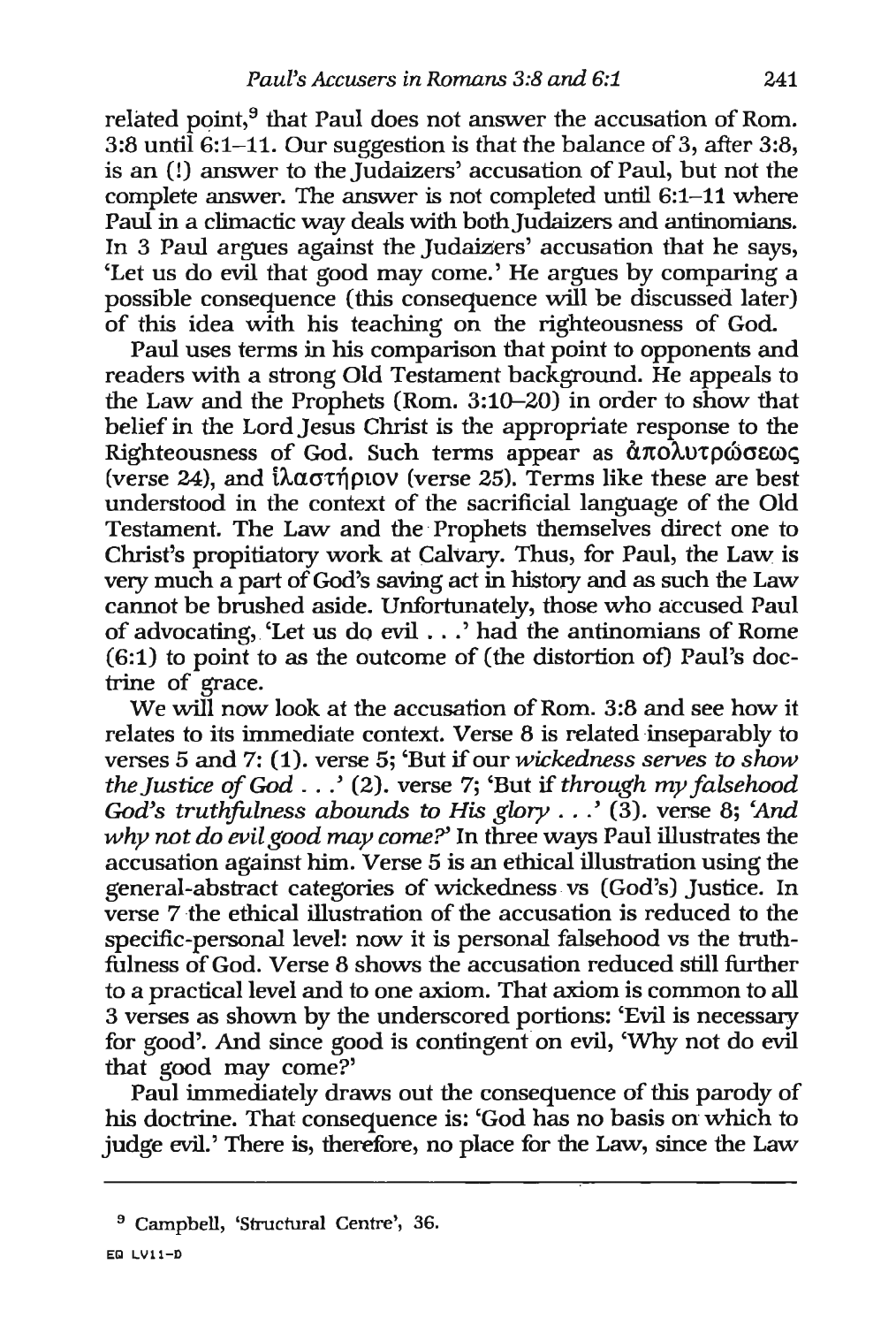is the basis of God's justice: '... since through the Law is the knowledge of sin' (Rom. 3:20). Paul's main concern is not to become embroiled in a philosophical debate about whether or not evil is necessary for good. His main concern is to show that the consequence of this parody of his doctrine does not allow for the justice of God to be -executed.

Paul's concern for God's justice, and the subsequent importance of the Law, invalidated the Judaizers' accusation against him. Paul himself said, 'But if our wickedness serves to show the justice of God, what shall we say? That God is unjust to inflict wrath on us? (I speak in a human way.) By no means! For then how could God judge the world?' (Rom. 3:5f.). Paul took the first step in establishing God's right to judge when he showed that the Law was important and necessary for God's indictment of evil (verses  $9-20$ ).

### Paul's Use of the **Old Testament**

From the beginning to the end of Rom. 3 Paul employs the Law very effectively in his theological argumentation. One purpose for this skillful use of the Law was to allay any suspicion, probably aroused by the Judaizers, that he despised and therefore had no use for the Law. The Law to which Paul appeals in verses 3--18 is not strictly the Mosaic Law but the Law as the Old Testament, specifically the Septuagint (LXX). The first argument he counters with the Law is found in verse 3. The argument is that the Gospel is probably not true because the majority of Jews have not believed. Paul answers, that in spite of widespread Jewish unbelief, God is true and all others are false. He cites Ps. 51:4. From Rom. 3:10–18 Paul repeatedly calls on the Law as a witness against sin, sinful men, and specifically sinful Israel. He quotes from Ps. 14:1-3; 5:9; 140:3; 10:7; and 36:1 in that order. Indicting Israel he refers to Isa. 59:7f. Having used the Law in its wider sense from Rom. 3:3--18, Paul now places emphasis on the importance of the Mosaic Law.

The Mosaic Law is important because it is the only fitting contrast to sin. By it 'The whole world is held accountable to God' (Rom. 3:19). 'Through the Law comes the knowledge of sin' (verse 20). Along with the Prophets, it bears witness to God's faithfulness in Jesus Christ to all those who believe (verse 21f.). The Law removes all human boasting (verse 23). Paul clearly shows that God's right to judge and punish rests on the foundation of the Law. Paul finalizes his argument against the consequence of the accusation by asking, 'Do we then overthrow the Law by this faith? By no means! On the contrary, we uphold the Law' (verse 31). Paul successfully uses the Law in its wider and stricter sense to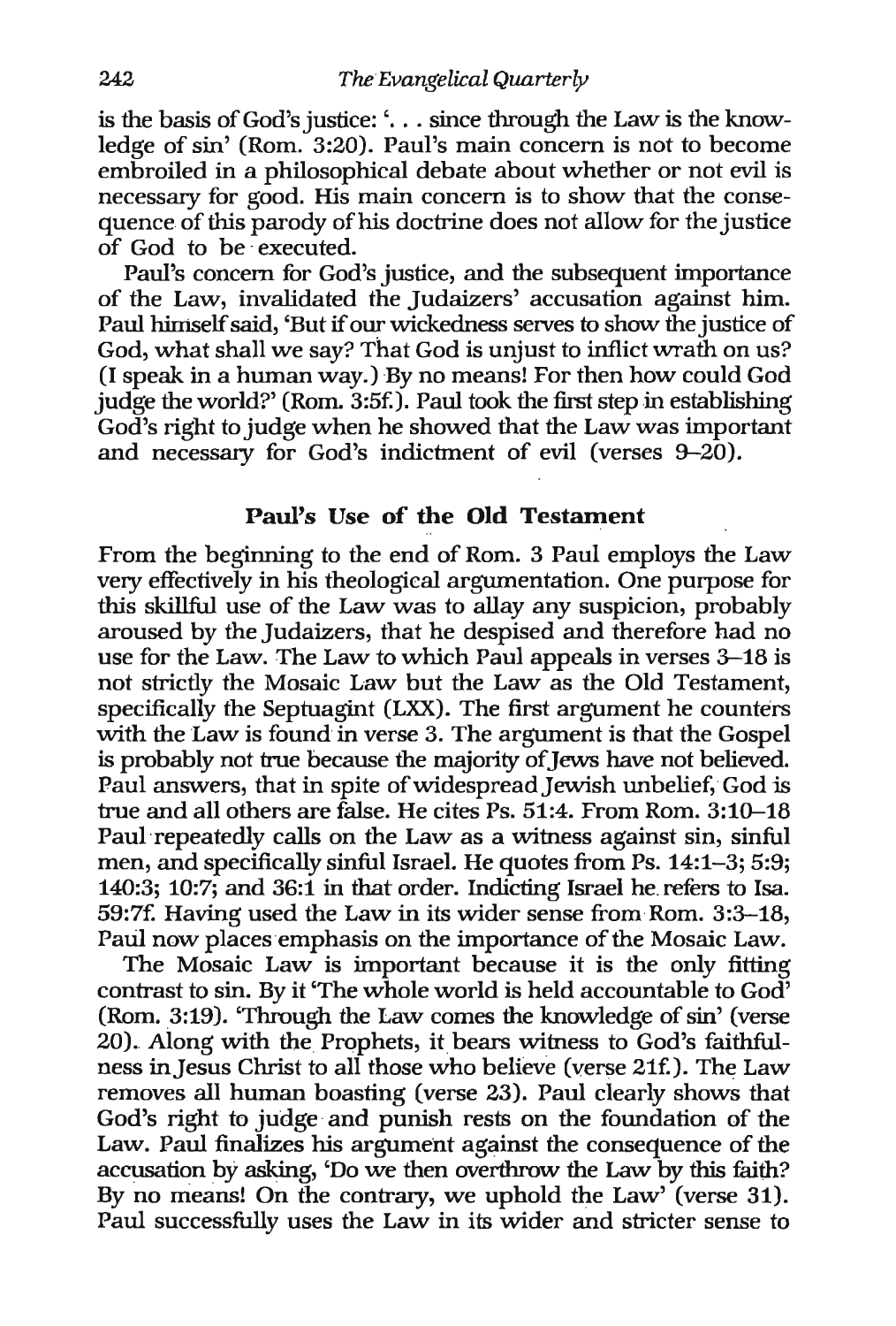refute the accusation and its consequence, levelled at him by the Judaizers in 3:8.

The issue of Rom. 3:8 surfaces again in a different context in 6:1. Here Paul addresses the antinomian misinterpretation of his doctrine of grace. There is one clue we have here that he is not dealing primarily with Judaizers or Jewish legalists: His theological argumentation in 6:1-11 contains no appeals to the Old Testament or the Prophets, and his answer to antinomian behaviour is remarkably free of terms or symbols characteristic of a Jewish background. Instead, what we find in 6:1-11 is a direct appeal to the traditional Church doctrine of baptism. It is a forceful ethical argument designed to bring the antinomian into greater identification with Christ's death to sin (verse 3).

Paul mentions the doctrine that was possibly misconstrued: 'But where sin abounded, grace did much more abound' (Rom. 5:20). This doctrine was confused to mean, 'It does not matter if we should sin, grace abounds.' Barrett suggests that it is 'probable that there were in the Pauline churches antinomians who drew the conclusion that sin might be indulged to the. full, and adversaries who alleged that this was. the logical outcome of the Pauline system.<sup>10</sup> Paul is at pains to demonstrate, in Rom. 6:1-11, that by grace Christians are freed from the tyranny of the law, sin, and death (verse 6). Baptism concretely signifies the accomplishment of this release (verse '3£). At baptism, it is primarily union with the death of Jesus Christ that gives meaning to the Christian's existence.

Although, perhaps, Paul's idea of the identification of the believer with Christ appears similar to Hellenistic-mystery ideas of baptism, 11 Paul's thought was fundamentally different. But it is tempting to suggest that in Rom. 6:1-11 Paul could have appealed to baptism, as opposed to the Law and the Prophets, because baptism had some meaning already in the antinomian's pre-Christian background. At any rate, unlike the Hellenistic mysteries, the apostle considered Christian conduct an important result of identification with Christ's death and resurrection at baptism. 12

<sup>10</sup> C. K. Barrett, *Romans* (New York: Harper and Row, 1957), 120. See also W. Sanday and A. C. Headlam, *Romans* (New York: ScIibner's 1895). Although the church at Rome was not a Pauline church, still Barrett is helpful here.

<sup>&</sup>lt;sup>11</sup> Richard Reitzenstein, *Hellenistic Mystery-Religions*, trnsl., John E. Steely (Pittsburgh: Pickwick, 1978), 325ff.

 $12$  Unlike all other Oriental cults, Mithraism, especially in ancient Rome, emphasized the importance of imperative. ethical behaviour as necessary for salvation in this world and that to come. See, Franz Cumont, *Oriental Religions in Roman Paganism* (New York: Dover, 1956), 199f. and Franz Cumont, *The Mysteries of Mithra*, trnsl. Thomas J. McCormack (New York: Dover, 1956), 143-149.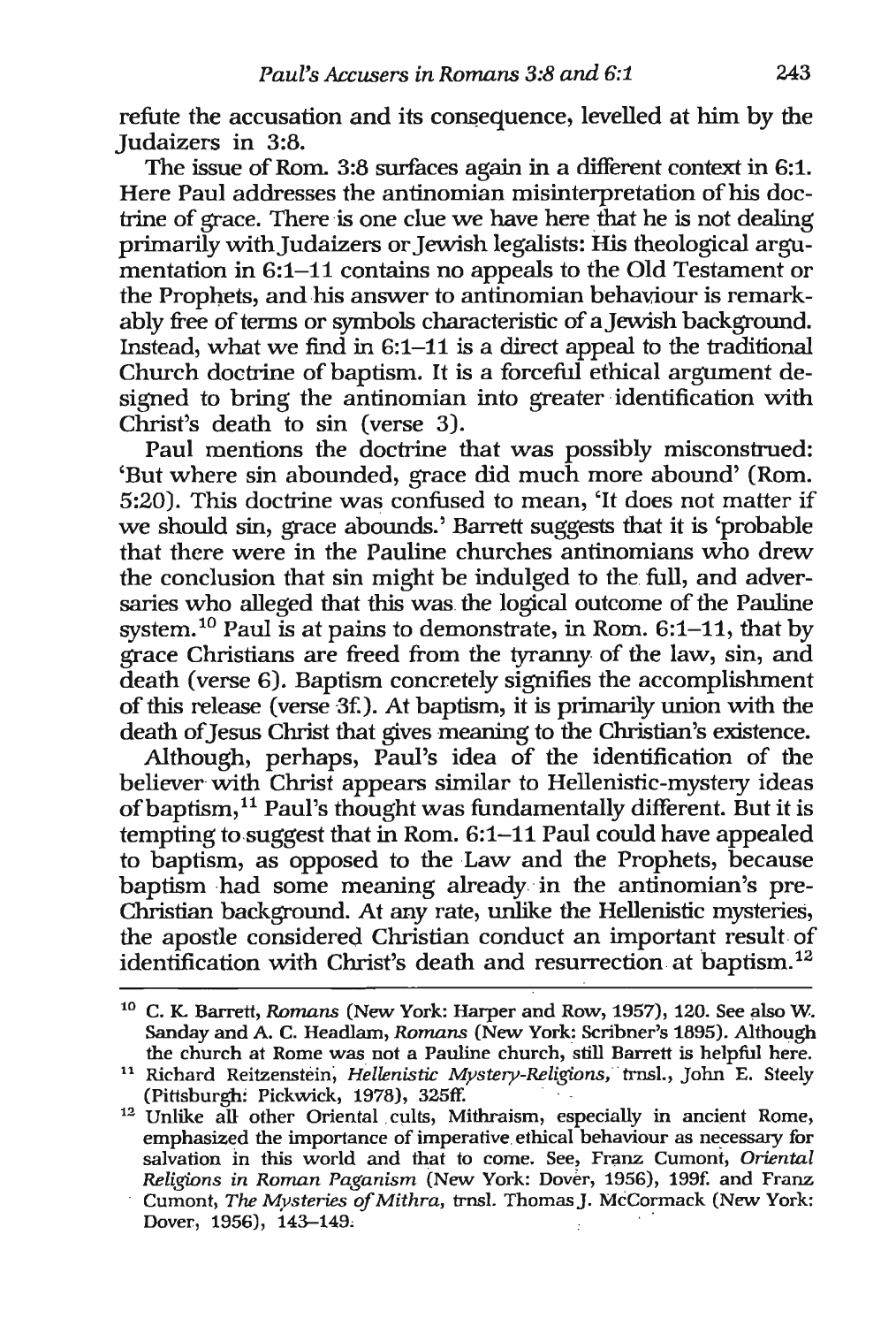Paul finalizes the argument of Rom. 3:8-31 and 6:1-11 by establishing that when we die with Christ in baptism, we die to sin. He concludes the argument begun in an Old Testament framework (3:8-31) as he presents it in a traditionally Christian form against the antinomian (6:1-11).

We might add here that the intensity of the conflict between Jewish legalists and antinomians was such that Paul was forced to use the style of argumentation which would most effectively communicate his message to the respective groups. To impress the Jewish legalistic Christians Paul would have to argue against the Judaizers almost exclusively from the Law. He does this in Rom. 3:8-31. But the antinomian would not be easily convinced by an argument from the Law. So Paul reacts against the antinomian conclusion by emphasizing the meaning of Christian baptism. Paul wisely chose to answer both parties on their own terms.

### **Conclusion**

We conclude this essay by reviewing the key points.

(1). Campbell is incorrect in his suggestion that Gentile-Christian antinomians are in focus in Rom. 3:8. Our understanding of  $\beta\lambda\alpha\sigma\varphi\eta\mu\epsilon\omega$  suggests fierce opponents of Paul who maliciously denounced him to the Roman church. These opponents were probably Judaizers who attempted to win the Jewish-Christian legalists over to their side.

(2). We must, therefore, disagree with Campbell on another and related point, that Paul does not answer the Judaizing accusation of  $3:8$  until  $6:1-11$ . Our suggestion is that  $3:8-31$  is an  $(!)$  answer to the accusation, 'Let us do evil that good may come.' In his argument Paul confronts the consequence of that accusation. That consequence is, 'God has no basis on which to judge evil.' In 3 Paul uses the wide and strict sense of the Law to show that the Law is fundamental to God's right to judge. Responding to the consequence of the accusation Paul invalidates the Judaizing accusation (3:8) against him. Should this point be overlooked in our reading of 3, one is obliged to accept the common assumption that Paul does not address the accusation of 3:8 until  $6:1-11$ .<sup>13</sup>

(3). The Old Testament terminology and argumentation in 3, and the virtual absence of Old Testament terms and symbols from

<sup>&</sup>lt;sup>13</sup> For the common assumption that Paul does not answer the accusation of Rom. 3:8 until 6:1-11, besides Campbell, 'Structural Centre', 36, see C. K. Barrett, *op. cit.,* 65; F. F. Bruce, *Romans* (Grand Rapids; Eerdmans, 1978), 135; and John Murray, *Romans* (Grand Rapids: Eerdmans, 1971), 98.